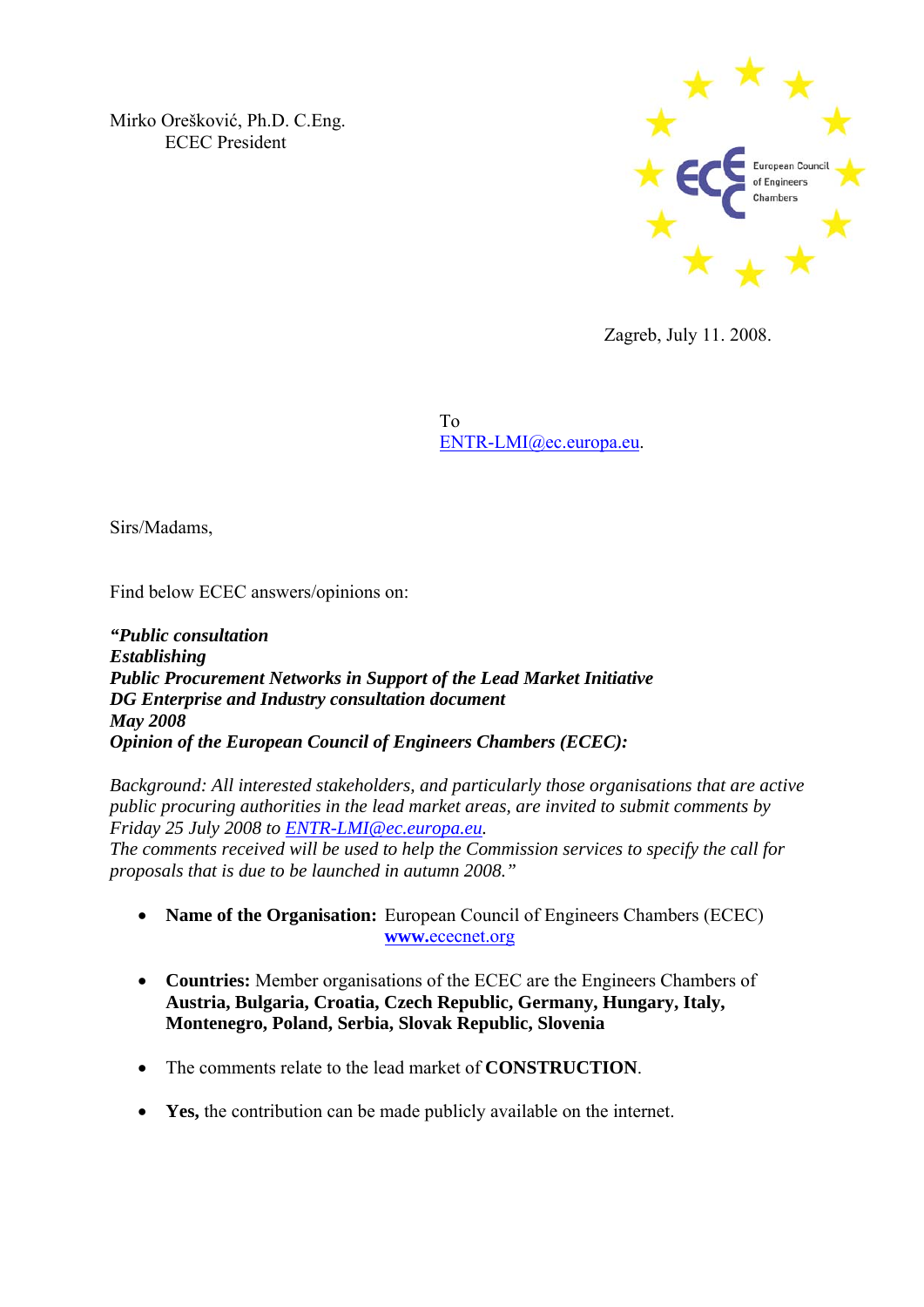*Question 1: The aim of establishing thematic networks of contracting authorities, including government organisations that promote professionalism in public procurement in the lead market areas; what are the particular objectives that the networks should address; are there similar existing or planned networks and initiatives at national or European level that should be taken into consideration?* 

## **ECEC opinion:**

A very important objective of thematic networks should be the enforcement and improvement of the ability and willingness of public procuring authorities to identify and award the **economically most advantageous tender.** 

Although there were already quite some guidelines on "public procurement practices supportive for innovation" issued, in the day-to-day practice of public procuring authorities the identification of the economically most advantageous tender is not as widely used as it should be. Only the use of the concept of the economically most advantageous tender is appropriate to ensure safety and security through high quality services leading to a high quality of the built environment and quality of life. Therefore these networks should be used to raise the awareness of public authorities on the advantages and positive consequences of defining between the "cheapest" and the "economically most advantageous" tenders. As the ability to identify the economically most advantageous tender is not always given, the networks should also address the implementation of appropriate measures to improve this ability within public procuring authorities. Another special topic in this thematic area is the **assessment of life-cycle cost**s, which has to become – for a lead market of sustainable construction / energy efficiency / renewable energy – a major aspect of public procurement. Construction costs, maintenance costs and operating cost must be evaluated and assed in the procedure of defining the economically most advantageous tender. This objective should also be addressed in the thematic networks.

The networks should also raise the awareness of the possibility to ask for solution concepts - – especially for engineering solutions - during the procuring procedure. This can promote innovation and highest quality solutions. The networks should define basic principles which are necessary to guarantee the fair and appropriate use of this method.

So with this background a discussion process on the different aspects of the relation between price and quality and innovation should take place in the networks.

*Question 2: The described scope of the networks set out in Section II; should the scope be more targeted or allow more flexibility; should other areas be included?* 

## **ECEC opinion:**

As sustainable construction is closely related to other areas like for example energy efficiency, renewable energy… very strict targets do not seem appropriate. Therefore some flexibility should be allowed.